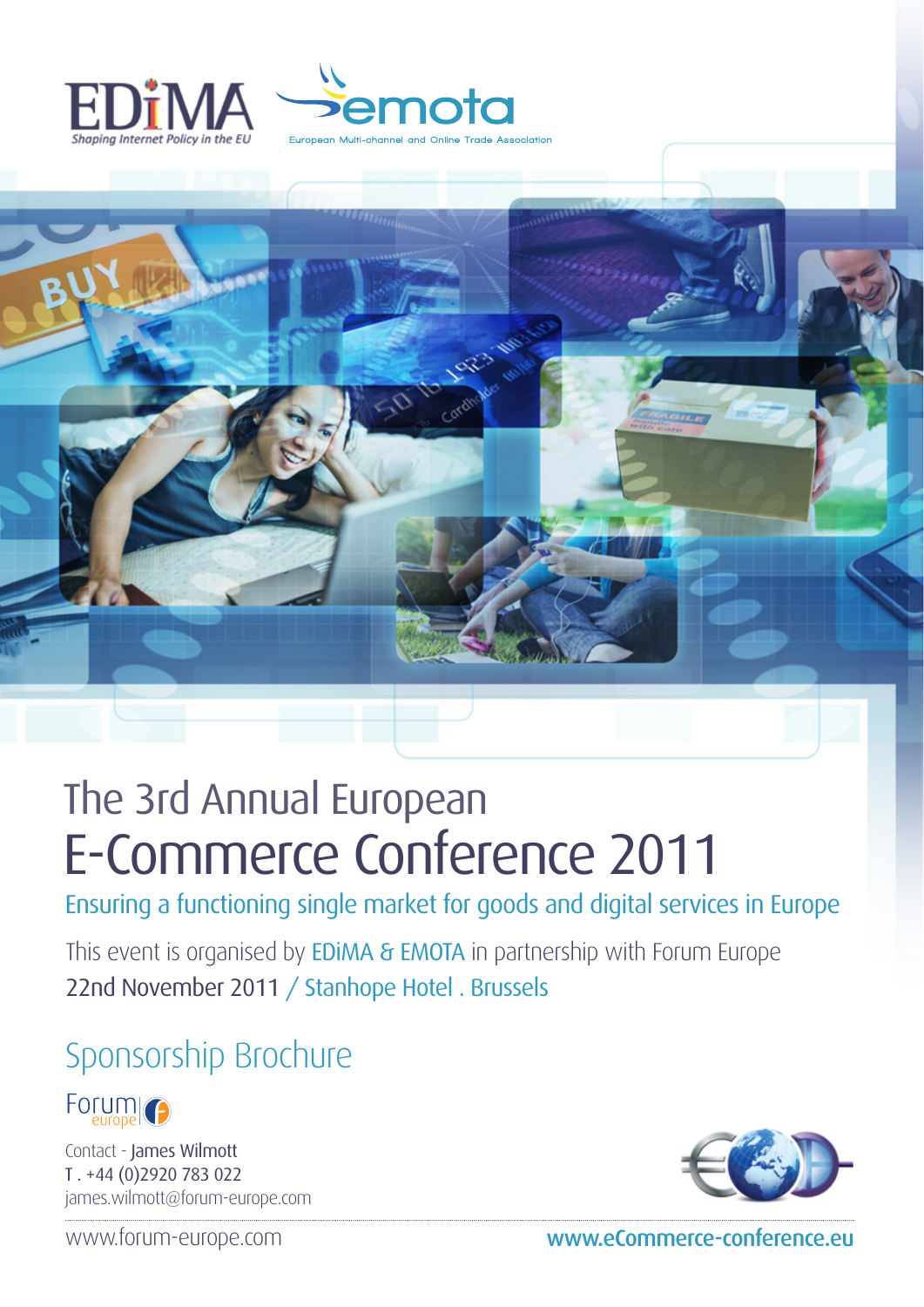

# About the Conference

The nature of online cross-border trade has demanded a reappraisal of traditional thinking on retail and this debate has been progressing for a number of years. Many policy areas directly relevant to E-Commerce have shifted to new departments following the European Commission re-structuring, while issues such as privacy and data protection, payments, fraud, advertising, mobile, and intellectual property, remain key and politically are continuing to evolve.

This years Annual European E-Commerce Conference will once again bring together e-commerce businesses and policy-makers for an authoritative debate on the state of play and future directions for e-commerce.

Further details on the programme will be made available as we move forward however should you wish to discuss this or the sponsorship and partnership options available, please do not hesitate to contact James Wilmott on +44 (0) 2920 783 022 or email james.wilmott@forum-europe.com.



A selection of pictures from the 2010 Annual European E-Commerce Conference

# **Sponsorship of the Conference**

**Annual events such as this are not simply stand alone, one-off marketing opportunities. Over time, they develop a brand of their own and a reputation for quality which adds value for all organisations that are associated with it. The Conference offers sponsoring organisations the opportunity to become involved on a regular basis in a pivotal and talked about policy and industry event.**

There are a number of different ways in which you will benefit from taking out a sponsorship package at the conference. Simply having your name and brand associated with a high-level event such as this can be extremely valuable and it provides a great opportunity to raise your profile within the industry and with high level policy and decision makers.

There are two separate sponsorship packages available for the event, designed to offer optimum exposure for the budgets that are available. Details of these can be found on the following pages. For more information on the packages and to discuss your sponsorship requirements, please contact James Wilmott at james.wilmott@forum-europe.com or call +44 (0)2920 783 022.

# www.eCommerce-conference.eu

Contact James Wilmott: james.wilmott@forum-europe.com / +44 (0)2920 783 022 Organised by

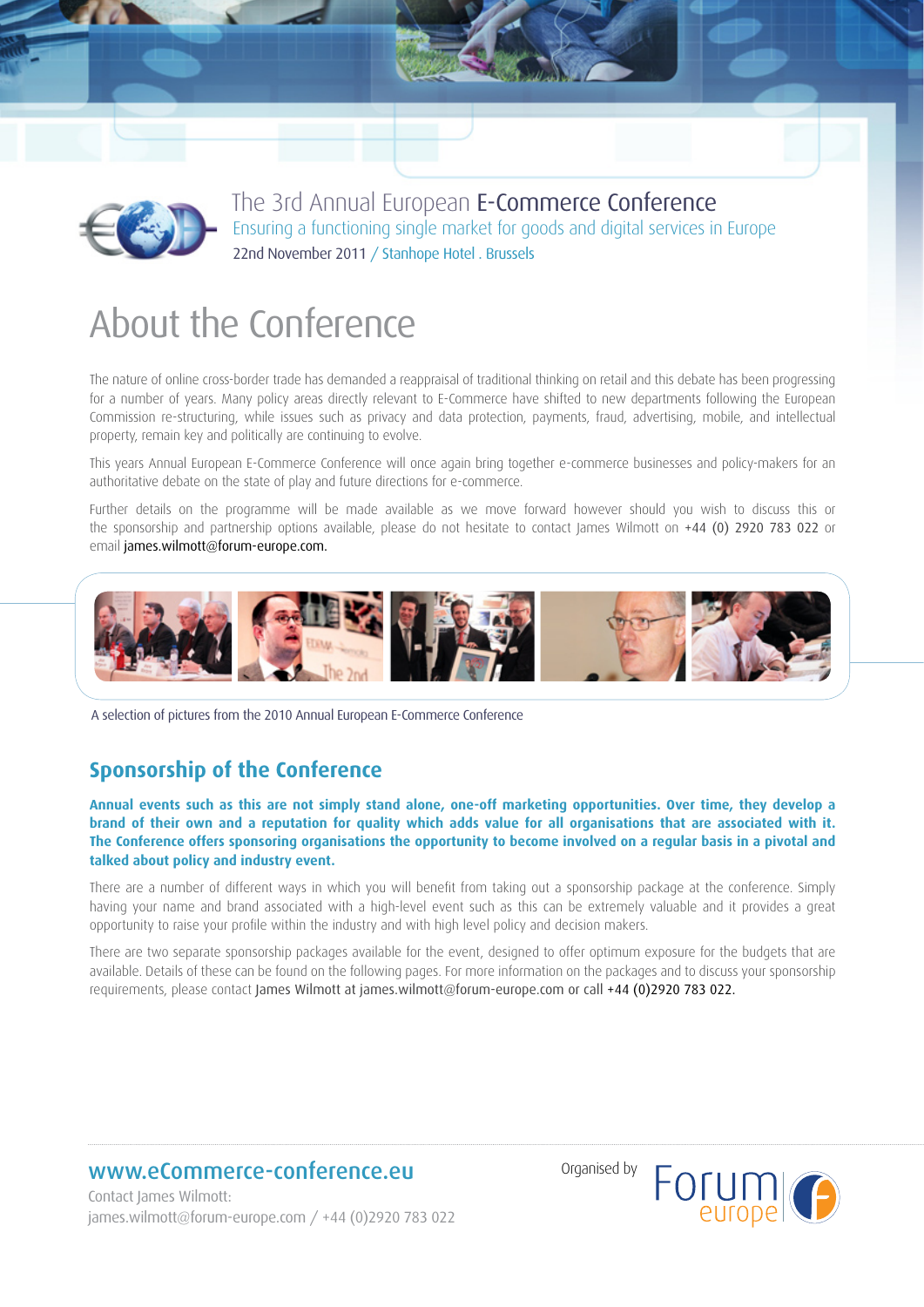

# Sponsorship Packages - The Benefits

# **Partnership Package: €10,000**

#### **Exclusive speaking slot for company representative:**

1. A chance for a representative of your organisation to address the audience during the conference.

#### **Speaker/VIP Dinner:**

One of the highlights of the conference will be the VIP/dinner debate on the eve of the conference where speakers and senior policy decision makers meet to discuss EU e-commerce and single market challenges and issues.

- 1. A prominent place at dinner for a senior company representative.
- 2. 1 additional place at the dinner for a company representative or guest.
- 3. Your company logo included in the documentation prominently displayed on the table.
- 4. Personalised invitations can be sent to your guests on your behalf.

#### **Guaranteed conference passes for you and your guests:**

1. 4 places reserved at the main conference (including lunch) for your company staff and guests.

2. Personalised invitations sent to your guests on your behalf.

#### **Prominent Branding:**

Your company name mentioned "in partnership with…" and your company logo prominently displayed on the:

- 1. Front of the conference programme.
- 2. Speaker CVs.
- 3. Lists of participants.
- 4. Invitation mailings, minimum three mailings, each one sent to a targeted list of 12,000 potential participants from industry, EU institutions, permanent representations, governments, trade associations, etc.
- 5. Front of the delegate folders.
- 6. Conference platform banner (fixed or by projection).
- 7. Forum Europe website with hyperlink to your company website.
- 8. Front of the conference report distributed to EU Commission, EU Parliament and national governments, civil society groups and the international press.

#### **Advertisement in the Conference Report:**

1. A full-page advertisement of your company in the conference report, distributed electronically.

#### **Table Display:**

1. On the day of the conference, a table display for your company documentation.

# www.eCommerce-conference.eu

Organised by



Contact James Wilmott: james.wilmott@forum-europe.com / +44 (0)2920 783 022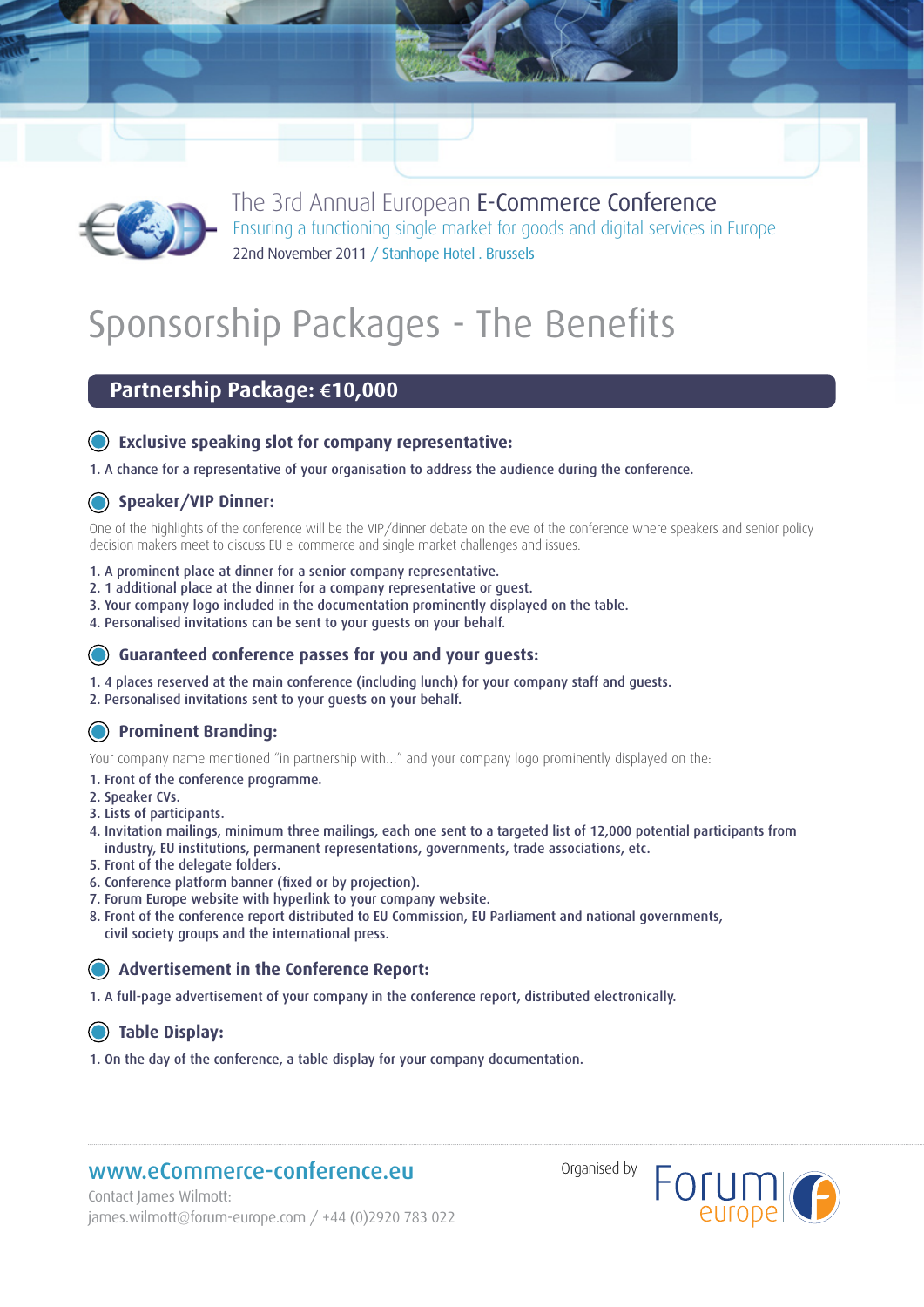

# Sponsorship Packages - The Benefits

# **Support Package: €5,000**

### **Speaker/VIP Dinner:**

One of the highlights of the conference will be the VIP/dinner debate on the eve of the conference where speakers and senior policy decision makers meet to discuss EU e-commerce and single market challenges and issues.

1. A place at dinner for a senior company representative.

2. Your company logo included in the documentation prominently displayed on the table.

#### **Guaranteed conference passes for you and your guests:**

1. 2 places reserved at the main conference (including lunch) for your company staff and guests.

#### **Branding:**

Your company name mentioned "with the support of. . ." and your company logo displayed on the:

- 1. Front of the conference programme.
- 2. Speaker CVs.
- 3. Lists of participants.
- 4. Invitation mailings, minimum three mailings, each one sent to a targeted list of 12,000 potential participants from industry, EU institutions, permanent representations, governments, trade associations, etc.
- 5. Front of the delegate folders.
- 6. Conference platform banner (fixed or by projection).
- 7. Forum Europe website with hyperlink to your company website.
- 8. Front of the conference report distributed to EU Commission, EU Parliament and national governments, civil society groups and the international press.

#### **Advertisement in the Conference Report:**

1. A half-page advertisement of your company in the conference report, distributed electronically.

#### **Table Display:**

1. On the day of the conference, a table display for your company documentation.

# www.eCommerce-conference.eu

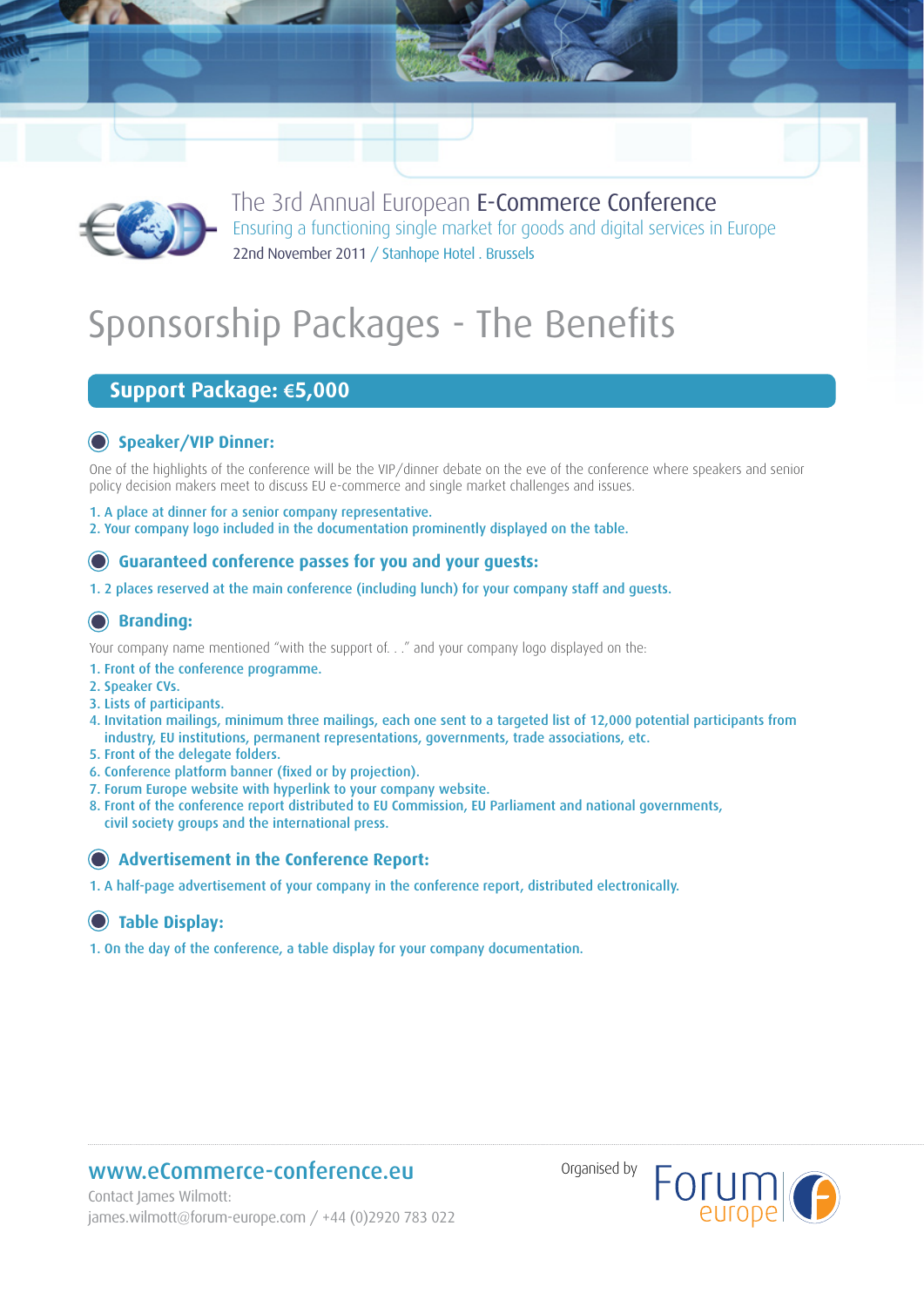

# Sponsorship Catering Packages

#### **Exclusive Sponsorship of Invitation Only Pre-Event Dinner Debate: €5,500**

- Corporate identity displayed in dining area and on all pre-event and event day marketing
- 3 guaranteed places at dinner
- Option to deliver welcome address

#### **Exclusive Sponsorship of Lunch: €4,000**

- Corporate identity displayed in dining area during lunch
- Corporate identity included on menu cards
- Opportunity to give luncheon address (though not compulsory)
- Full page colour advert in programme
- 1 complimentary delegate place

#### **Exclusive Sponsorship of Refreshments (3 per day): €3,250**

- Corporate identity displayed in the refreshment area during coffee breaks
- Opportunity to include branded items such as napkins, chocolates or biscuits for instance (to be provided by sponsor and subject to venue terms and conditions)
- Full page colour advert in programme
- 1 complimentary delegate place

### **Exclusive Sponsorship of Cocktail Reception: €4,500**

- Exclusive corporate identity displayed on banners at reception venue
- Corporate identity included on invitations and menu cards
- Opportunity to give welcome address (though not compulsory)
- Full page colour advert in programme
- 1 complimentary delegate place
- 5 complimentary places to attend the cocktail reception

In addition to the above benefits, all catering sponsors will also be included in the sponsor section of the event programme, website and conference report.

We are always available to help you identify the options that suit your budget while maximising your value and visibility at the conference. We have Product Opportunities that can be combined with any of the sponsorship packages or taken individually. Please contact us to discuss your requirements.

### www.eCommerce-conference.eu



Organised by